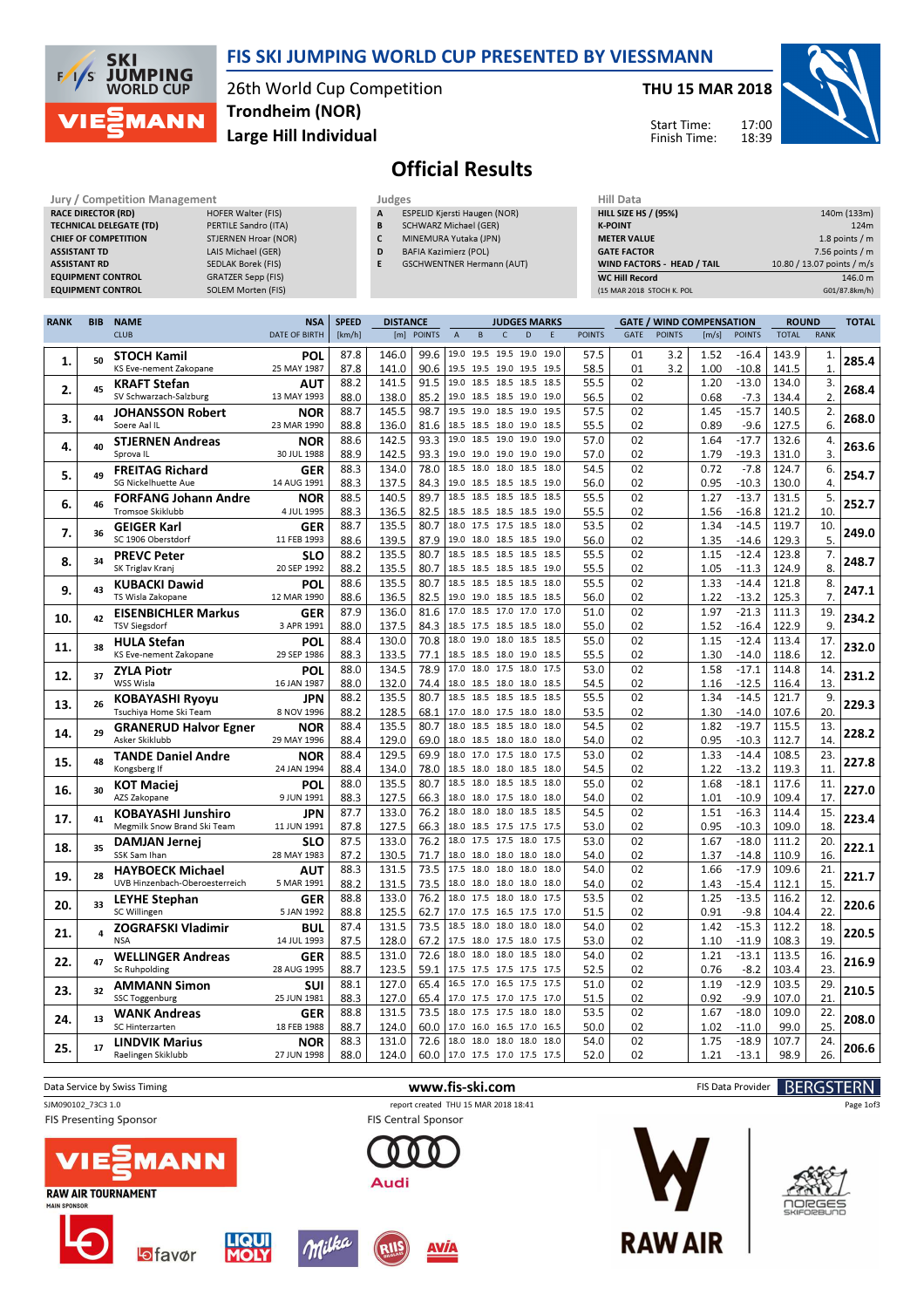



26th World Cup Competition Large Hill Individual Trondheim (NOR)

THU 15 MAR 2018

Start Time: Finish Time:



# Official Results

| <b>RANK</b> | <b>BIB</b> | <b>NAME</b>                                             | <b>NSA</b>                | <b>SPEED</b> | <b>DISTANCE</b> |              |                                                   | <b>JUDGES MARKS</b> |  |    |                                                          | <b>GATE / WIND COMPENSATION</b> |             |               |                       | <b>ROUND</b>       |                | <b>TOTAL</b> |       |
|-------------|------------|---------------------------------------------------------|---------------------------|--------------|-----------------|--------------|---------------------------------------------------|---------------------|--|----|----------------------------------------------------------|---------------------------------|-------------|---------------|-----------------------|--------------------|----------------|--------------|-------|
|             |            | <b>CLUB</b>                                             | <b>DATE OF BIRTH</b>      | [km/h]       |                 | [m] POINTS   |                                                   |                     |  | D. |                                                          | <b>POINTS</b>                   | <b>GATE</b> | <b>POINTS</b> | $\lfloor m/s \rfloor$ | <b>POINTS</b>      | <b>TOTAL</b>   | <b>RANK</b>  |       |
| 26.         |            | <b>BICKNER Kevin</b><br>Norge Ski Club                  | <b>USA</b><br>23 SEP 1996 | 88.1<br>88.4 | 130.5<br>123.5  | 71.7<br>59.1 | 16.5 16.5 17.5 17.0 17.0                          |                     |  |    | 17.0 17.0 17.0 17.5 17.0                                 | 51.0<br>50.5                    | 02<br>02    |               | 1.73<br>0.81          | $-18.7$<br>$-8.7$  | 104.0<br>100.9 | 28.<br>24.   | 204.9 |
| 27.         |            | <b>ZAJC Timi</b><br>SSK Ljubno BTC                      | <b>SLO</b><br>26 APR 2000 | 87.6<br>87.7 | 130.5<br>119.5  | 71.7<br>51.9 | 17.5 17.5 18.0 18.0<br>  17.0 17.0 17.5 17.0 17.0 |                     |  |    | 18.0                                                     | 53.5<br>51.0                    | 02<br>02    |               | 1.64<br>0.55          | $-17.7$<br>-5.9    | 107.5<br>97.0  | 25.<br>27.   | 204.5 |
| 28.         |            | <b>WOLNY Jakub</b><br>LKS Klimczok Bystra               | <b>POL</b><br>15 MAY 1995 | 87.6<br>87.3 | 127.5<br>114.0  | 66.3<br>42.0 | 16.5 17.0 17.0 17.0 17.0                          |                     |  |    | 17.5 17.5 17.0 17.5 17.0                                 | 52.0<br>51.0                    | 02<br>02    |               | 1.26<br>0.79          | $-13.6$<br>-8.5    | 104.7<br>84.5  | 27.<br>28.   | 189.2 |
| 29.         |            | <b>HUBER Daniel</b><br>SC Seekirchen-Salzburg           | <b>AUT</b><br>2 JAN 1993  | 87.6<br>87.4 | 129.0<br>112.0  | 69.0<br>38.4 | 16.0 17.0 16.5 16.5 16.5                          |                     |  |    | 17.5 17.5 17.5 17.5 17.5                                 | 52.5<br>49.5                    | 02<br>02    |               | 1.50<br>0.49          | $-16.2$<br>$-5.3$  | 105.3<br>82.6  | 26.<br>29.   | 187.9 |
| 30.         |            | <b>KORNILOV Denis</b><br>Sdushor CSP N. Novgorod Dinamo | <b>RUS</b><br>17 AUG 1986 | 88.1<br>87.9 | 127.5<br>109.5  | 66.3<br>33.9 |                                                   |                     |  |    | 17.0 17.5 17.0 17.0 17.0  <br>  16.0 16.0 16.5 16.5 16.0 | 51.0<br>48.5                    | 02<br>02    |               | 1.37<br>1.31          | $-14.8$<br>$-14.1$ | 102.5<br>68.3  | 30.<br>30.   | 170.8 |

|     | not qualified for 2nd round |                                                              |                           |      |       |      |                                 |  |      |    |      |         |       |     |       |
|-----|-----------------------------|--------------------------------------------------------------|---------------------------|------|-------|------|---------------------------------|--|------|----|------|---------|-------|-----|-------|
| 31. | 16                          | <b>ASCHENWALD Philipp</b><br>SC Mayerhofen-Tirol             | <b>AUT</b><br>12 NOV 1995 | 88.0 | 126.0 |      | 63.6 17.0 17.0 16.5 17.5 17.0   |  | 51.0 | 02 | 1.18 | $-12.7$ | 101.9 | 31. | 101.9 |
| 32. | 6                           | <b>KLIMOV Evgeniy</b><br>GBU TSTOVS Moskovskaya oblast Ski s | <b>RUS</b><br>3 FEB 1994  | 88.4 | 127.5 |      | 66.3 18.0 18.0 17.5 17.5 17.5   |  | 53.0 | 02 | 1.74 | $-18.8$ | 100.5 | 32. | 100.5 |
| 33. | 27                          | <b>BARTOL Tilen</b><br>SSK Sam Ihan                          | <b>SLO</b><br>17 APR 1997 | 87.8 | 126.5 | 64.5 | 16.5 17.0 17.0 17.0 17.0        |  | 51.0 | 02 | 1.52 | $-16.4$ | 99.1  | 33. | 99.1  |
| 34. | $\overline{\phantom{a}}$    | <b>LANISEK Anze</b><br><b>Ssk Menges</b>                     | <b>SLO</b><br>20 APR 1996 | 88.1 | 129.0 | 69.0 | 17.0 18.0 18.0 17.5 17.5        |  | 53.0 | 02 | 2.22 | $-24.0$ | 98.0  | 34. | 98.0  |
| 35. | 23                          | <b>AIGNER Clemens</b><br>SV Innsbruck-Bergisel-Tirol         | <b>AUT</b><br>2 FEB 1993  | 87.9 | 124.5 |      | 60.9 17.0 17.5 17.5 17.5 17.0   |  | 52.0 | 02 | 1.45 | $-15.7$ | 97.2  | 35. | 97.2  |
| 36. | 39                          | <b>FANNEMEL Anders</b><br>Hornindal II                       | NOR<br>13 MAY 1991        | 88.2 | 124.0 | 60.0 | 16.0 17.0 16.5 17.5 17.0        |  | 50.5 | 02 | 1.24 | $-13.4$ | 97.1  | 36. | 97.1  |
| 37. | 22                          | <b>TAKEUCHI Taku</b><br>Kitano Construction Corp. Ski Club   | <b>JPN</b><br>20 MAY 1987 | 88.3 | 125.0 |      | 61.8 17.0 17.5 17.5 17.0 17.0   |  | 51.5 | 02 | 1.74 | $-18.8$ | 94.5  | 37. | 94.5  |
| 37. | 14                          | <b>SATO Yukiva</b><br>Megmilk Snow Brand Ski Team            | JPN<br>19 JUN 1995        | 87.7 | 126.0 |      | 63.6   17.5 17.5 17.0 17.5 17.0 |  | 52.0 | 02 | 1.95 | $-21.1$ | 94.5  | 37. | 94.5  |
| 39. | 18                          | <b>DEZMAN Nejc</b><br>SK Triglav Kranj                       | <b>SLO</b><br>7 DEC 1992  | 87.8 | 126.0 |      | 63.6 17.0 17.5 16.5 17.0 17.0   |  | 51.0 | 02 | 1.93 | $-20.8$ | 93.8  | 39. | 93.8  |
| 40. | $\mathbf{q}$                | <b>AALTO Antti</b><br>Kiteen Urheilijat                      | <b>FIN</b><br>2 APR 1995  | 88.3 | 119.5 | 51.9 | 16.0 17.0 17.0 17.0 17.0        |  | 51.0 | 02 | 1.05 | $-11.3$ | 91.6  | 40. | 91.6  |
| 41. | $\overline{ }$              | <b>LEAROYD Jonathan</b><br>Courchevel                        | <b>FRA</b><br>3 NOV 2000  | 88.4 | 121.5 | 55.5 | 16.5 17.0 16.5 17.0 16.5        |  | 50.0 | 02 | 1.42 | $-15.3$ | 90.2  | 41. | 90.2  |
| 42. | 12                          | <b>KOZISEK Cestmir</b><br>LSK Lomnice nad Popelkou           | <b>CZE</b><br>9 NOV 1991  | 88.1 | 122.5 |      | 57.3 16.5 17.0 17.0 17.0 17.0   |  | 51.0 | 02 | 1.89 | $-20.4$ | 87.9  | 42. | 87.9  |
| 43. | 5.                          | <b>INSAM Alex</b><br><b>GS FIAMME ORO</b>                    | <b>ITA</b><br>19 DEC 1997 | 88.2 | 119.0 | 51.0 | 15.5 16.5 16.0 17.0 16.5        |  | 49.0 | 02 | 1.20 | $-13.0$ | 87.0  | 43. | 87.0  |
| 44. | 15                          | <b>BOYD-CLOWES Mackenzie</b><br>Altius Nordic Ski Club       | CAN<br>13 JUL 1991        | 88.5 | 114.5 | 42.9 | 16.0 16.5 16.0 16.5 16.5        |  | 49.0 | 02 | 0.66 | $-7.1$  | 84.8  | 44. | 84.8  |
| 45. | 19                          | <b>DESCHWANDEN Gregor</b><br>Horw                            | <b>SUI</b><br>27 FEB 1991 | 87.9 | 117.0 | 47.4 | 16.5 16.0 16.5 16.5 16.0        |  | 49.0 | 02 | 1.35 | $-14.6$ | 81.8  | 45. | 81.8  |
| 46. | 25                          | <b>KASAI Noriaki</b><br>Tsuchiya Home Ski Team               | JPN<br>6 JUN 1972         | 87.5 | 113.5 | 41.1 | 16.5 16.5 16.5 17.0 16.0        |  | 49.5 | 02 | 1.22 | $-13.2$ | 77.4  | 46. | 77.4  |
| 47. | 3                           | <b>SCHULER Andreas</b><br>Einsiedeln                         | suı<br>30 DEC 1995        | 87.8 | 127.0 | 65.4 | 8.5 9.0 10.0 10.5 9.5           |  | 28.5 | 02 | 1.92 | $-20.7$ | 73.2  | 47. | 73.2  |
| 48. | 31                          | <b>SEMENIC Anze</b><br><b>NSK TRZIC FMG</b>                  | <b>SLO</b><br>1 AUG 1993  | 87.7 | 114.5 | 42.9 | 15.0 14.5 15.0 15.5 15.0        |  | 45.0 | 02 | 1.73 | $-18.7$ | 69.2  | 48. | 69.2  |
| 49. | $\mathbf{1}$                | <b>NAZAROV Mikhail</b><br>Moscow RGSH Stolitsa Dinamo        | <b>RUS</b><br>14 OCT 1994 | 87.8 | 115.5 | 44.7 | 15.0 16.5 16.0 16.5 15.0        |  | 47.5 | 02 | 2.15 | $-23.2$ | 69.0  | 49. | 69.0  |
| 50. |                             | <b>SIEGEL David</b><br>SV Baiersbronn                        | <b>GER</b><br>28 AUG 1996 | 87.8 | 106.5 | 28.5 | 16.0 16.0 16.0 16.5 16.0        |  | 48.0 | 02 | 1.31 | $-14.1$ | 62.4  | 50. | 62.4  |